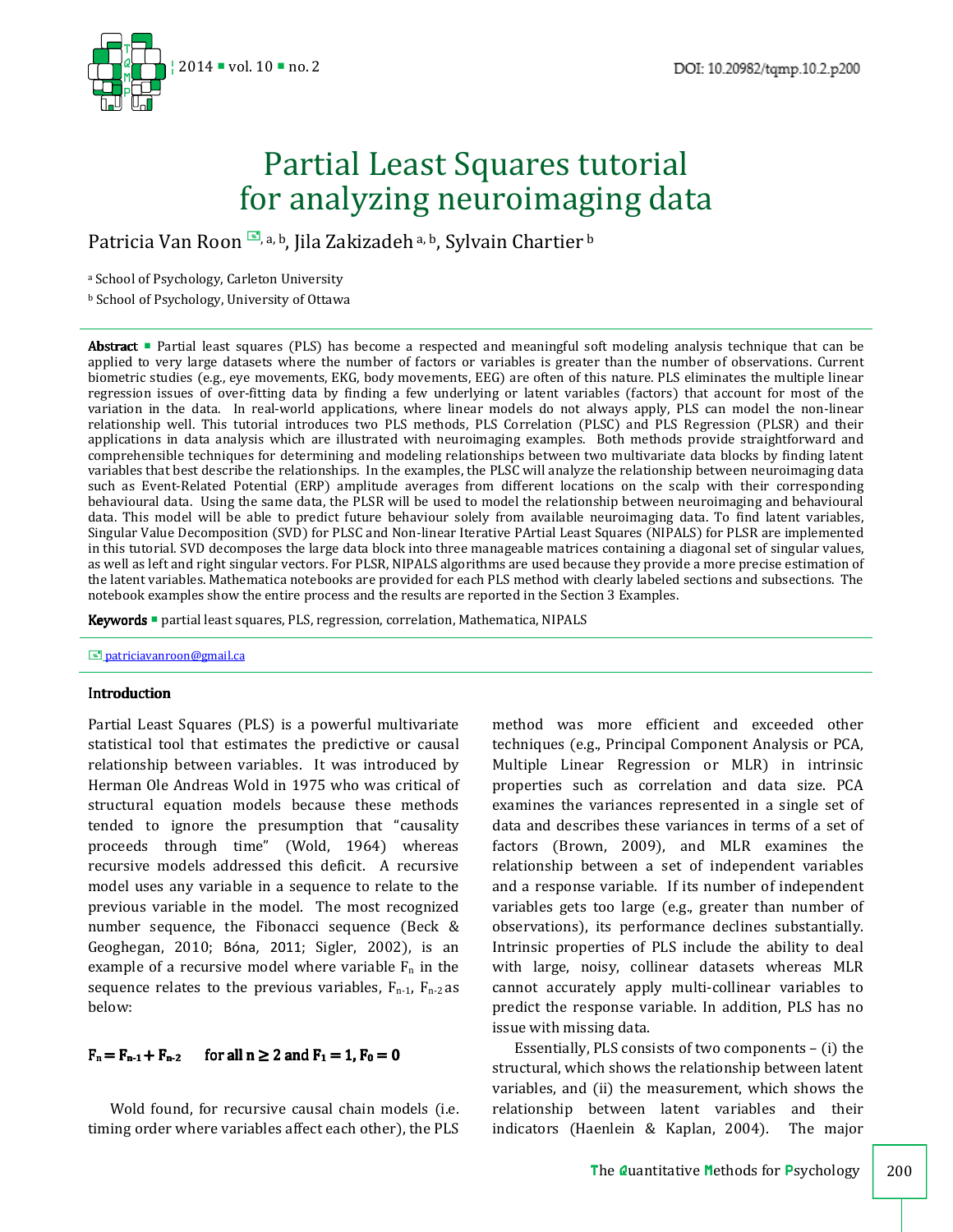

advantage of PLS is that it is much less restrictive in terms of assumptions compared to other multivariate statistical techniques such as MLR, in that, there exists no need to check normality (data can have any distribution), linearity, and independence of observations. Researchers need to be aware of the assumption surrounding the latent variables. Specifically, that each observed variable has a specific location on the latent structure and these observed variables are discrete (Henning, 1989). Furthermore, the researcher should realize that these methods are not reliable if the dataset is very small, in general, that is, less than 30 cases.

McIntosh, Bookstein, Haxby, & Grady (1996) first introduced PLS to neuroimaging data analysis. Eventrelated potentials (ERPs), Positron Emission Tomography (PET) or functional Magnetic Resonance Imaging (fMRI) are examples of experiments that generate large neuroimaging datasets. Due to the expensive nature of these experiments, often the number of cases, or observations, is less than 50. Finding relationships between these large blocks of data, with many manifesting factors and few observations, can be a challenging task. Although there are many factors, there may be a few latent (unobservable or hidden) factors that account for most of the pattern co-variation in the data blocks or most of variation in the response. PLS tries to find or extract those latent variables using techniques such as decomposition of the covariance matrix in least squares sense or NIPALS.

With respect to ERPs, this is accomplished by extracting the latent variables that better relate brain activity, specifically electroencephalographic amplitudes at specific scalp locations, to behaviour (e.g., response times, and accuracy) or experimental design (e.g., contrast tasks, such as similarities and differences ).

The objectives of these guidelines are to assist in analysis and interpretation of event-related potentials (ERP) and behavioural data using partial least squares (PLS) methods, specifically correlation and regression. These methods are implemented using a high-powered statistical system known as Mathematica. The provided codes can be adapted to other languages (e.g. Matlab, R, etc.). Each block in a dataset may contain multiple variables; however, for simplification purposes, the examples in this tutorial use behavioural and neuroimaging data blocks which are limited to a few variables. The behavioural data block has two

variables, reaction time and number of words recalled, and the neuroimaging data block has multiple variables, the brain electrical activities at twelve channel locations.

## **Materials and Methods**

Svante referred to the partial least squares technique as "*projection to latent structures*" (Abdi, 2010) because each observed variable is projected onto a latent variable. In order to better understand PLS analyses, one requires tools such as eigenvectors, eigenvalues, projection, singular value decomposition, and linear algebra concepts which are described in the following sections.

## *Materials – Notation, Definitions and Theorems*

Matrices are denoted by bold capital letters, vectors by bold lower-case letters, transpose of matrix  $X$  by  $X<sup>T</sup>$ , ith entry in the vector **v** by  $v_i$ , element (i,j) of matrix **X** by  $x_{ij}$ and dimension of matrix **X** by  $_{m,m}$  where *n* is the number of rows and  $m$  is the number of columns. The norm of vector **v** is denoted by  $||v||$ . Finally, the matrices of the **X** latent variables and the  $Y$  latent variables are denoted by Lx and Ly respectively.

# **Projection**

Let S be a Hilbert space (i.e. a vector space possessing a structure of dot product – a scalar or inner product) and M is a subspace of dimension  $m$  (here  $m=2$ ). The projection of a vector  $\mathbf{v} \in \mathbf{S}$  on M is a vector  $\hat{\mathbf{v}} \in \mathbf{M}$  such that,

$$
\|\mathbf{v} - \hat{\mathbf{v}}\| < \|\mathbf{v} - \tilde{\mathbf{v}}\| \quad \text{for all } \tilde{\mathbf{v}} \in \mathbf{M}
$$

as shown in Figure 1.

## **Eigenvectors and eigenvalues**

In general, an eigenvector is defined as a non-zero column vector that satisfies the equation:

Ax=λx

where  $A$  is a  $n \times n$  square matrix,  $x$  is a non-zero vector, and  $\lambda$  represents the eigenvalues of **A**.

The above equation can be written as follows:

 $Ax - \lambda x = 0$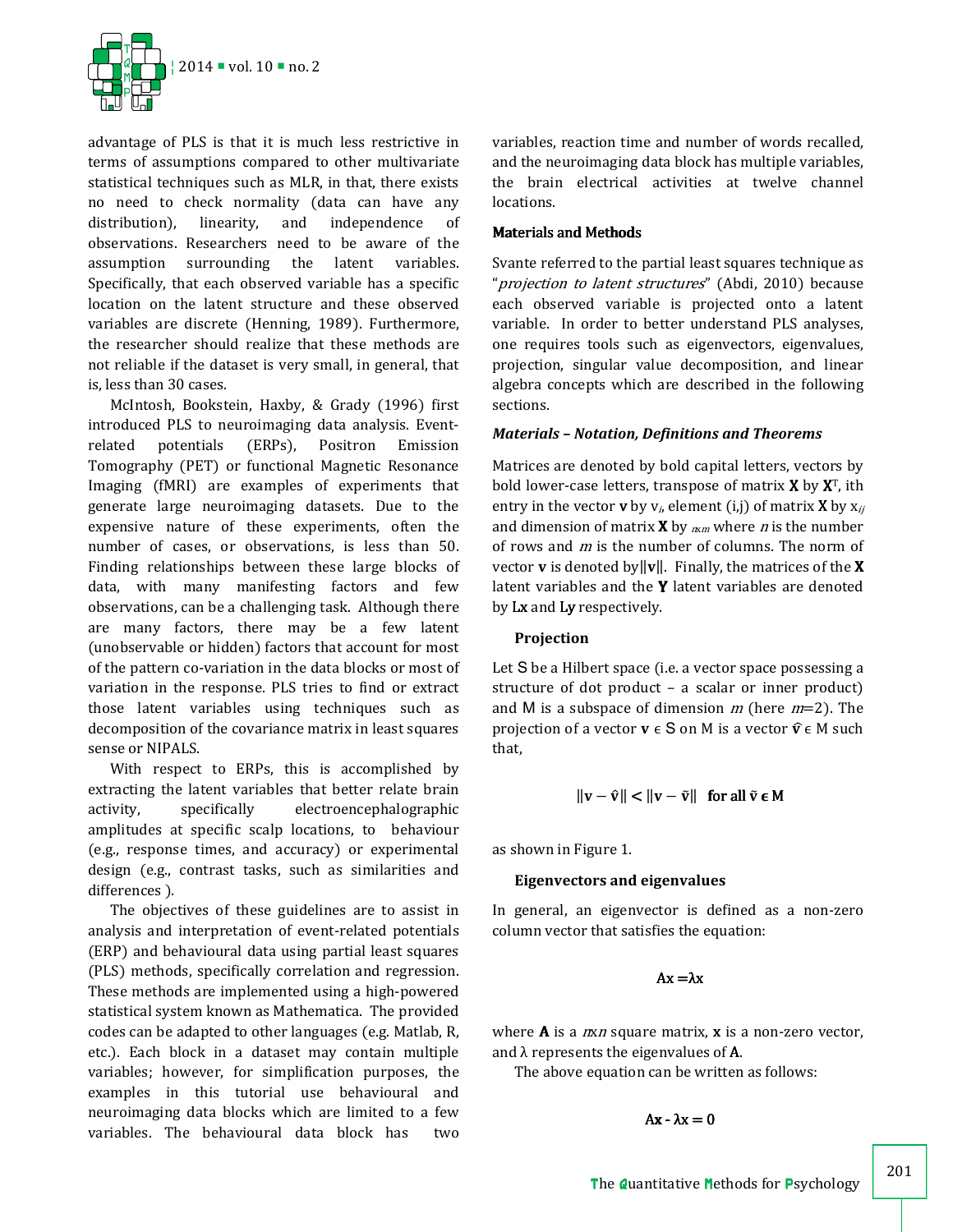



**Figure 1 =** Projection a vector v onto subspace M (www.cs.cmu.edu/~htong/pdf/KDD08-tong.ppt; adapted from Tong, Papadimitriou, Yu, & Faloutsos, 2008).

$$
(A - \lambda I) x = 0
$$

where  $I$  is an identity matrix of size  $n$ .

In order to have a non-zero **x**, the matrix  $(A - \lambda I)$ must be singular (i.e. its determinant is zero).

$$
\det(A\text{-}\lambda I)=0
$$

where  $det(A-\lambda I)$  is called the characteristic polynomial of matrixA, the roots of this polynomial are eigenvalues of A.

Eigenvalues are important when the matrix is a transformation from one vector space onto itself.

Note that for non-square matrices, it matters on which side the  $x$  resides. If it is on the left it refers to a left eigenvector (i.e. a column vector). If it is on the right, it refers to the right eigenvector (i.e. a row vector).

## **Singular values and vectors**

In general, a singular value and pair of singular vectors of a square or rectangular matrix A are non-negative scalar  $\delta$  and two non-zero vectors **u** and **v** that satisfy the equations:

Av=δu

 $A<sup>T</sup>u = δv$ 

Singular values are important in situations when the matrix is a transformation from one vector space to a different vector space, possibly with a different dimension. Under- or over-determined systems are situations where singular values are important.

#### **Singular value decomposition**

If matrix  $\mathbf{A} \in \mathbb{R}^{m \times n}$  has rank  $k \leq \min(m, n) < \infty$ , there exists orthogonal matrices,

$$
\mathbf{U} = [\mathbf{u}_1, \dots, \mathbf{u}_m] \in \mathbb{R}^{m \times m}
$$

and

$$
\mathbf{V} = [\mathbf{v}_1, \dots, \mathbf{v}_n] \in \mathbb{R}^{n \times n}
$$

whose columns are the normalized singular vectors that satisfy  $UU^T = I$  and  $VV^T = I$ , such that,

$$
A = U \Delta V^{T}
$$

where,

$$
\Delta = \text{diag}(\delta_1,\ldots,\delta_k,0,\ldots) \in \mathbb{R}^{m \times n}
$$

is a diagonal matrix for which  $\delta_1, \ldots, \delta_k$  satisfy

$$
\delta_1 \geq \delta_2 \geq \cdots \geq \delta_k > 0
$$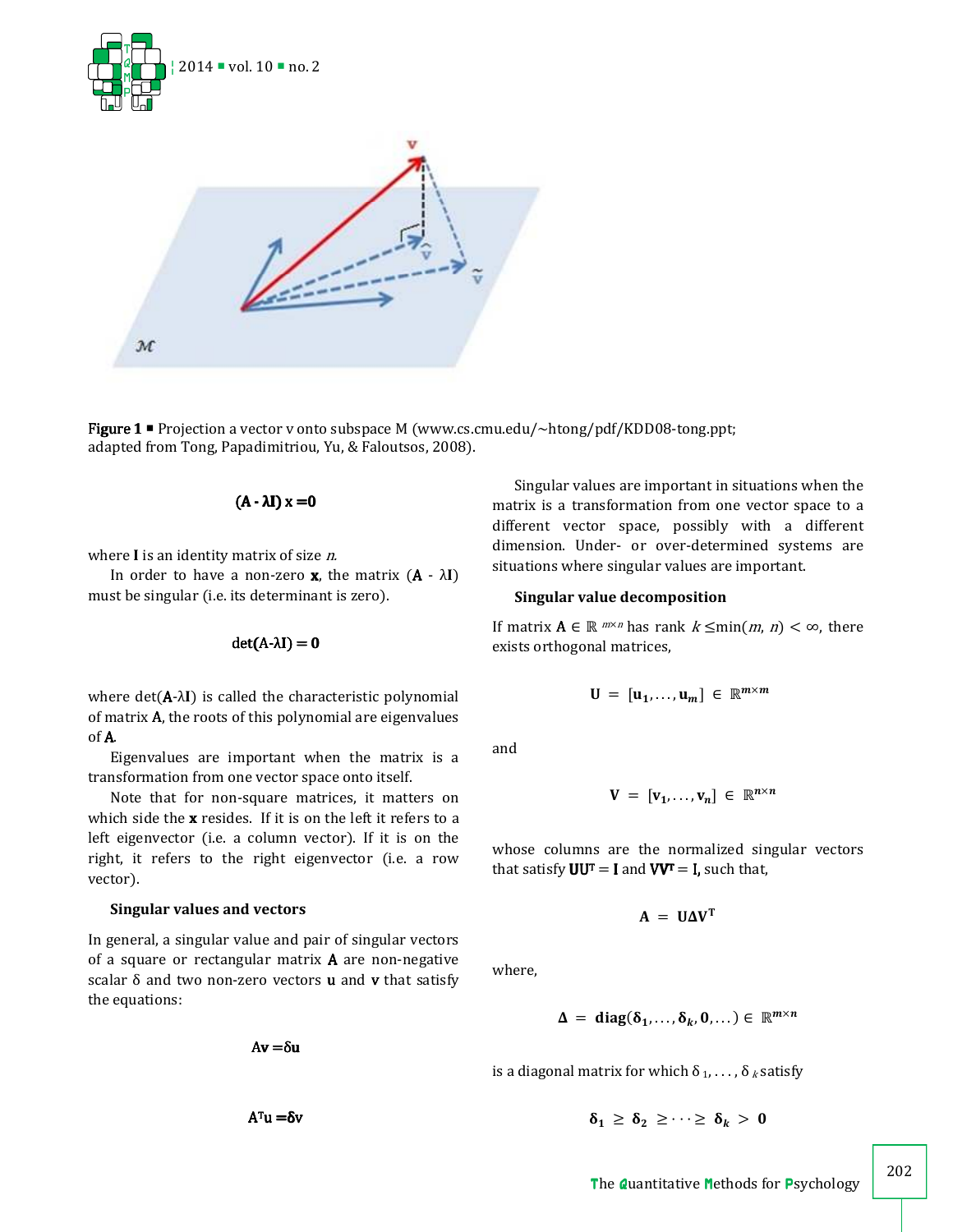

**Figure 2** • Singular Value Decomposition – The left most matrix (A) is approximately equal to matrix U (i.e. the left singular vectors) x matrix  $\Delta$  (i.e. the singular values) x matrix V (i.e. the right singular vectors).

This decomposition of A is called Singular Value Decomposition (SVD).  $\delta_i$  s are arranged in descending order in a diagonal of  $\Delta$  matrix and known as singular values of  $A$ . They are square roots of the eigenvalues of  $AA<sup>T</sup>$  (if  $m < n$ ) or of  $A<sup>T</sup>A$  (if  $m > n$ ). If A is a symmetric matrix, its singular values are the absolute values of its eigenvalues. The columns of U are called left singular vectors and the columns of  $V$  are called right singular vectors of A.

SVD is one of the most elegant techniques in linear algebra (Ghazy, Hadhoud, Dessouky, El-Fishawy, & Abd El-Samie, 2008; Haykin, 1991) devised to interpret the least squares problem (See Figure 2).

#### **Theory in linear algebra**

An  $mxn$  linear system with  $m>n$  is over-determined (i.e. system has more equations than unknowns),

 $Ax = b$ 

where  $\bf{A}$  is a matrix of  $mxn$ 

This equation does not have any exact solution but has a unique least-squares solution,  $\hat{x}$ , of the smallest norm. The  $\hat{x}$  solution can be found in terms of the pseudo-inverse matrix,  $A^+$  of  $A$ , which is obtained from the singular value decomposition of A (Legendre, 1806).<sup>1</sup>

If  $\mathbf{A} = \mathbf{U} \Delta \mathbf{V}^T$  with  $\Delta = \text{diag}(\delta_1, ..., \delta_r, 0, ..., 0)$  where  $\Delta$ 

is an *mxn* matrix and  $\delta_i > 0$ , letting  $\Delta^+$  = diag(1/ $\delta$  1, ...,  $1/\delta_r$ , 0, ..., 0) be an  $n \times m$  matrix, the pseudo-inverse of  $A^+$  is defined as

$$
A^+ = V\Delta^+ U^{\scriptscriptstyle T}
$$

Therefore the minimum norm solution for the above system,  $Ax = b$ , will be

$$
\widehat{x} = A^{+}b = \sum_{i=1}^{r} \frac{u_i^T b}{\delta_i} v_i
$$

#### *Methods*

#### **EEG/ERP background information**

Voltage differences recorded as amplitudes over time are known as brain wave recordings or electroencephalography (EEG). These recordings reflect the synchronous activity of several thousand neurons.

Event-related potentials (ERP) are EEG recordings of an individual's response to some external or internal stimulus (e.g. auditory, visual, somatosensory, any combination of these, etc.). The stimulus is sent to a recording computer as a trigger of a specific event and these triggers are averaged together for several trials in order to reduce the background EEG noise and obtain a high signal to noise ratio and, thereby, a cleaner signal. Ocular and other artefacts are corrected or removed prior to averaging (Picton, Lins, & Scherg, 1995).

Often only a subset of the electrodes and the number of points would be used for peak analysis. The entire average files, which contain amplitude and latency information for each electrode, can be brought into the software such as SPSS, Matlab, or Mathematica

<sup>1</sup> Legendre's (1806) least squares method is part of an appendix attached to his 1805 work on determining comet orbits. The last part of this appendix is a treatise on the determination of the degree of deviation of the Earth's elliptical orbit, and thereby, the establishment of the length of the mètre.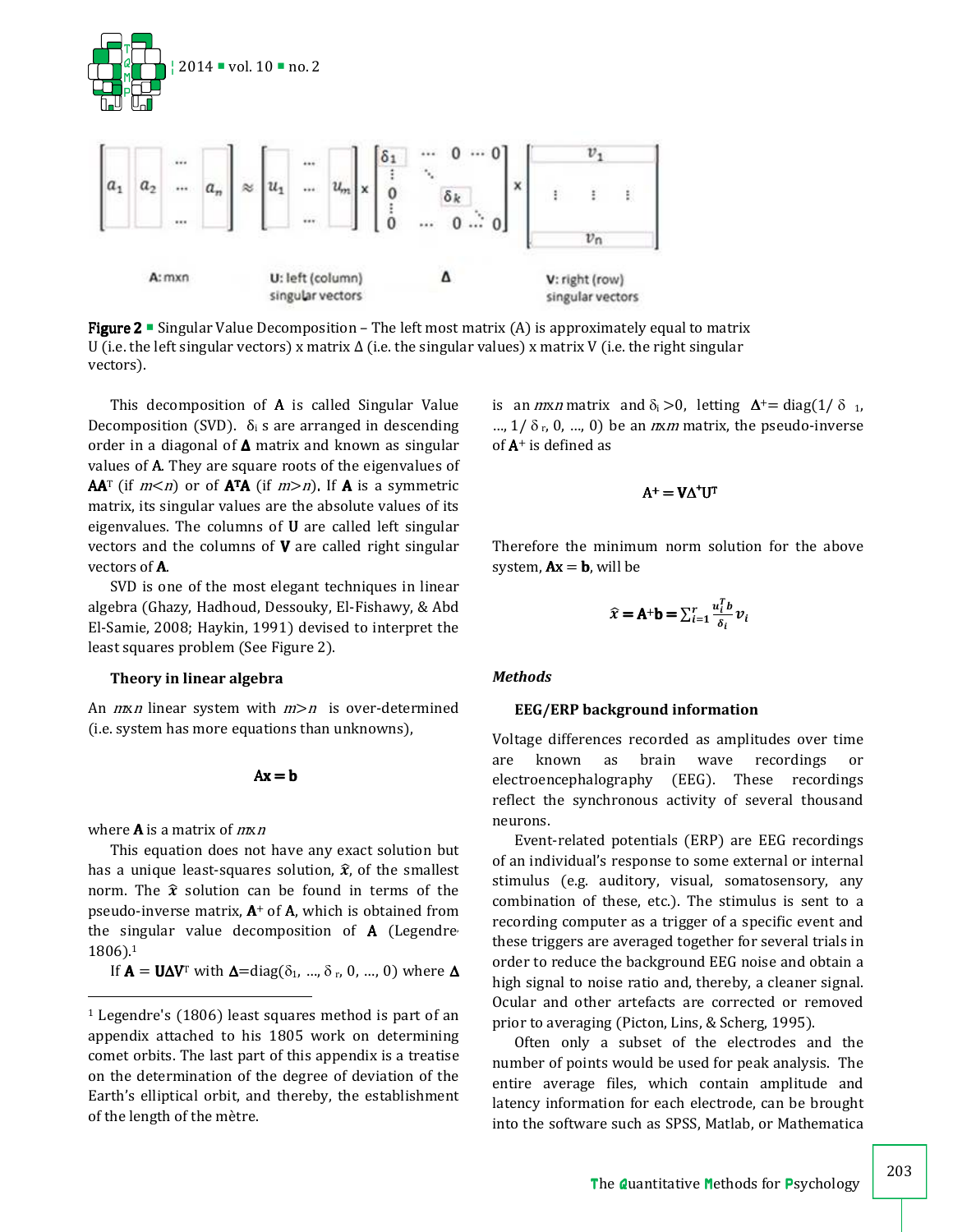



**Figure 3**  $\blacksquare$  a. Continuous EEG recording with triggers for averaging ERPs; b. Averaged ERP waveform of centre line electrodes.

for further statistical analysis. In this case, PLS methods in Mathematica will be used for all analyses here.

## **PLS methods – PLS correlation**

Two major PLS techniques include correlation and regression (Abdi & Williams, 2013). Path modeling methods of PLS can directly follow these two methods but will not be covered in this article (for information on this technique see Tenenhaus, Esposito Vinzi, Chatelin, & Lauro, 2005; for a review refer to Esposito Vinzi, Trinchera, & Amato, 2010).

Why and when is PLSC applied? PLS Correlation is used to explore and describe any data structure. It can handle very large datasets and adapt to the experimental design. It allows the exploration of the correlation between two matrices.

How does it work? The primary goal is to analyze the communalities between the two matrices. Communality is a measurement of the percent variance of a given observed variable explained by all the latent variables together and reflects the reliability of the measured variable. Variables with high communalities are well explained while those with low communalities are not.

Let's matrix  $\mathbf{X}_{m,m}$  be the brain activity data for *n* number of participants and  $m$  data points of the neuroimaging data (averaged ERP amplitude for each channel as variables), and matrix  $Y_{mxk}$  be the behavioural data for these  $n$  participants and  $k$  number of behaviour variables (such as reaction time and number of recalled words). The relationship between centred  $X$  and  $Y$  (i.e. zero mean) is determined by the covariance matrix. Since data has mixed units such as latency (ms) and amplitude  $(\mu V)$ , the matrices need to be normalized column-wise as well:

$$
\frac{x_{ij}-\overline{x}_j}{\left\|x_{ij}-\overline{x}_j\right\|},\,\frac{y_{ij}-\overline{y}_j}{\left\|y_{ij}-\overline{y}_j\right\|}
$$

where  $x_{ij}$ ,  $y_{ij}$  are the (i,j) elements of matrix of **X** and **Y** respectively. The  $\bar{x}_j$ ,  $\bar{y}_j$  are the mean values of column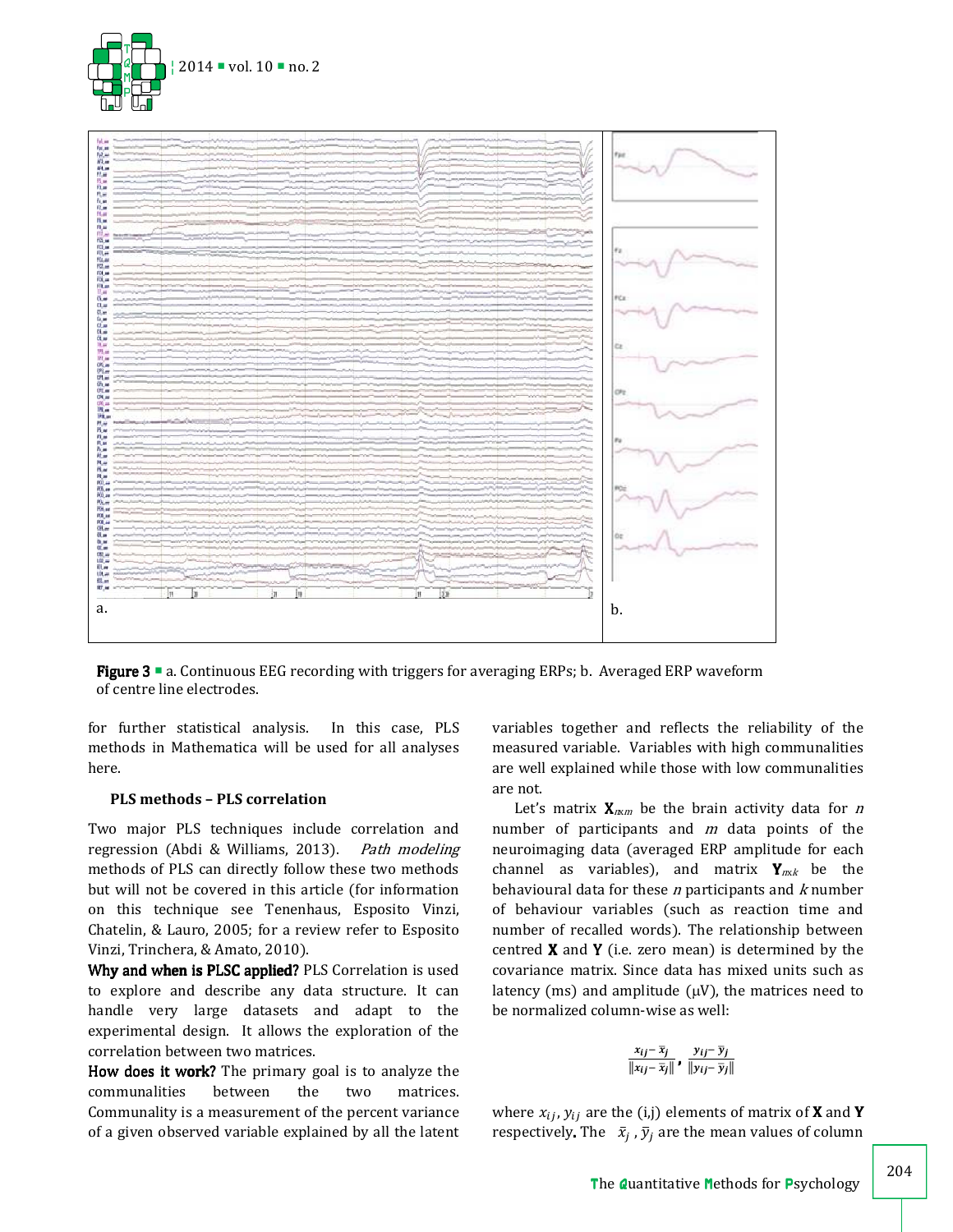



Figure 4 <sup>=</sup> Schematic representation of data arrangement for PLS Correlation. a. Arrangement in terms of space, time, and conditions/participants/groups; b. Row-wise concatenation of the matrices (Vallesi, 2009).

j. Finally,  $||x_{ij} - \bar{x}_j||$  and  $||y_{ij} - \bar{y}_j||$  are the norm of centred  $x_{ij}$  and  $y_{ij}$ .

This process normalizes the covariance matrix. Since the correlation matrix is the normalized covariance, the correlation matrix is computed in order to find the patterns of relationship between X and Y. Assuming that both  $X$  and  $Y$  are centred and normalized, the correlation matrix of  $X$  and  $Y$  is computed:

$$
\mathbf{R} = \mathbf{Y}^{\mathrm{T}} \mathbf{X}
$$

By decomposing  $\bf{R}$  using singular value decomposition method, the following equation is obtained:

$$
R = U \Delta V^T
$$

where  $U =$  matrix of normalized eigenvectors of  $RR^{T}$ , V = matrix of normalized eigenvectors of  $R^{T}R$ ,  $\Delta$  = diagonal matrix with square root of eigenvalues of  $RR<sup>T</sup>$ or RTR.

**U** is the matrix of the left singular vectors and  $V$  is the matrix of the right singular vectors of **. Both**  $**U**$  **and** V are orthonormal (orthogonal and normalized at the same time) that means  $UU^T = I$  and  $VV^T = I$ . These are known as saliences (i.e. the most noticeable or important in relation to its neighbouring values).

As Svante Wold described, the latent variables are projections of the original matrices onto their respective saliences; they are a linear combination of the original variables and explain the largest portion, in general 80 to 95 percent, of the covariance between the two matrices. The number of saliences is equal to the rank of **R** (Krishnan, Williams, McIntosh, & Abdi, 2011). The benefit of using latent variables is that it reduces the dimensionality of the data.

In other words, the latent variables of **X** and **Y** ( $L_x$ and  $L_v$ ) are obtained by projecting the brain activity and behavioural data,  $X$  and  $Y$ , onto their respective saliences, which are the singular vectors  $V$  and  $U$ , as follow:

$$
L_x = XV
$$

**X** Latent variables,  $L_{x}$ , gives us the brain scores and **Y** latent variables, Ly, gives us behaviour scores.

 $L_v = YU$ 

Arranging the PLSC data. All the data are arranged in one block (See Figure 4) and then concatenated.

In order to compute the latent variables, the saliences are obtained by decomposing the correlation matrix. Saliences are similar to the *loadings* in principal component analysis (PCA) and latent variables are similar to PCA components. For the examples in this tutorial, neuroimaging data are the brain activity data of participants in three university degree choices, English Major (EM), Mathematics Major (MM), and No Major (NM). Behavioural data are the scores of participants in a memory task. The task comprised of two scores, Words Recalled (WR) and Reaction Time (RT).

The PLS Correlation Procedure. Algorithm 1 is used to conduct the PLS correlation between the brain activity data, X, and the behavioural data, Y.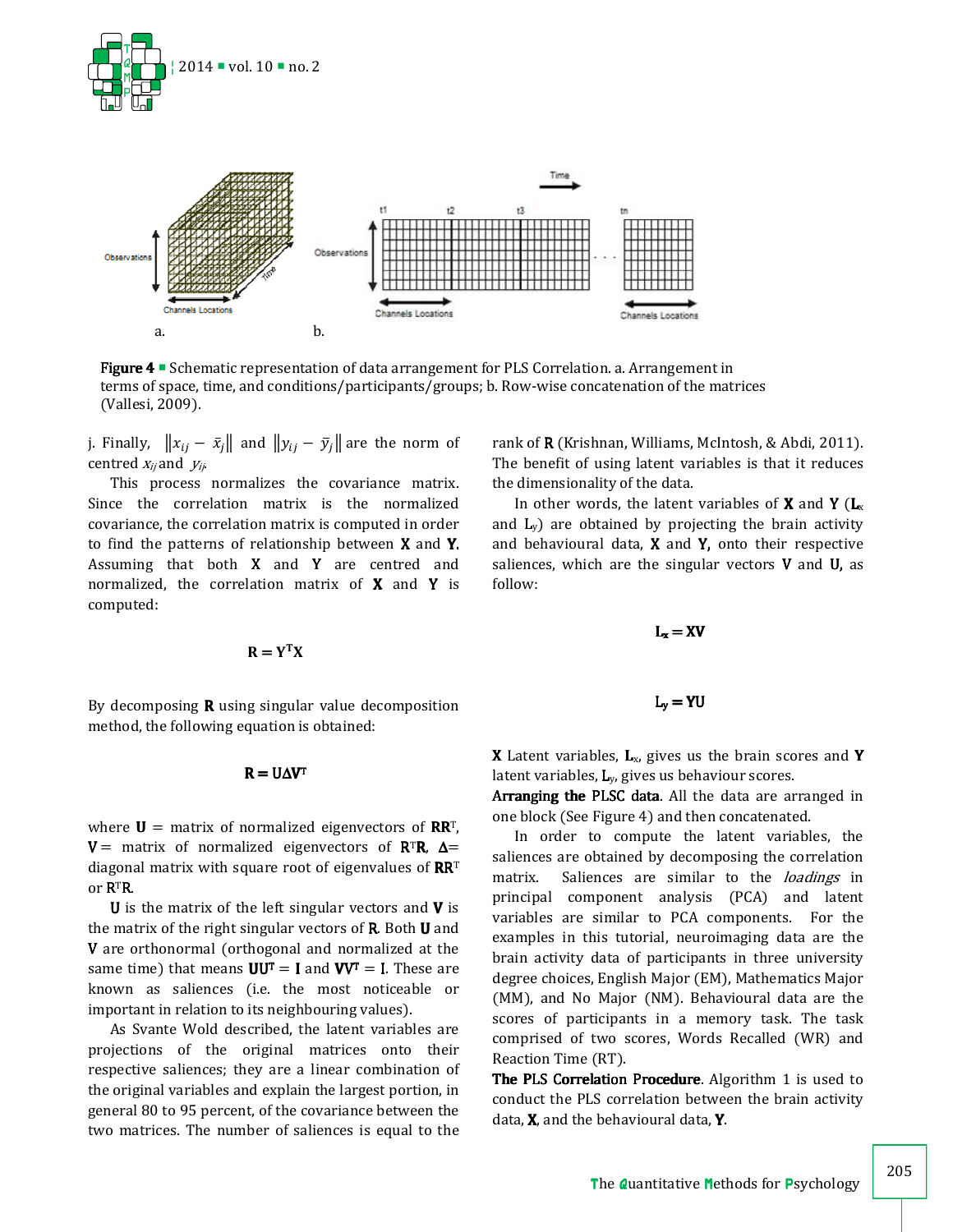

Algorithm 1 PLSC for X and Y

**Input:**  $X \in R^{n \times m}$  and  $Y \in R^{n \times k}$ 

Output: U; V; Lx; Ly  $X \leftarrow$  normalize(X)  $Y \leftarrow$  normalize(Y)  $R \leftarrow Y^T.X$  $[U;W;V] \leftarrow \text{SVD}[R]$  $Lx \leftarrow X.V$  $Ly \leftarrow Y.U$ 

Brain activity data and behavioural data are first normalized for each group and then the correlation matrix is formed for each group individually. Group correlation matrices are joined to get the correlation matrix  $\bf{R}$ . Matrix  $\bf{R}$  is then decomposed into three matrices,  $U$ ,  $W$ , and  $V$ . Finally, latent vectors for  $X$  and  $Y$ are computed by projecting X and Y data to the two first vectors of V and U respectively.

Mathematica notebook for PLS correlation. A PLSC toolbox in MATLAB is implemented for neuroimaging by McIntosh, Chau, Lobaugh, & Shen, (2013). In this article, a program called "PLSCexample.nb" (implemented in Mathematica v. 8.0.1, Champaign, IL, USA) is available to download on the TQMP website (http://www.tqmp.org/). All sections and subsections are carefully labelled. Section 1 describes data entry for each condition and centres and normalizes the data. Section 2 computes the correlation matrix for each condition then "joins" all the matrices to obtain the correlation matrix "Rb". The correlation matrix is then decomposed using SVD. Section 3 visualizes the first and second behavioural saliences. Section 4 computes the latent variables for behavioural and neuroimaging data. Section 5 plots brain scores and behaviour scores on the first two latent variables respectively.

## **PLS methods – PLS regression**

PLS regression was originally developed for econometrics to deal with collinear predictor variables. More recently this method has been applied to the analysis of brain imaging data (e.g., ERPs, functional magnetic resonance imaging, and magnetoencephalography).

Why and when is PLSR applied? PLS Regression is used to predict relationships between two datasets and is

very useful for datasets with missing values, collinear or noisy independent variables (indicators). PLSR is used when the number of predictors is large compared to the number of observations and when the regression is not feasible because of multicollinearity (i.e., predictors are highly correlated and linearly dependent). In some statistical packages, if the researcher encounters missing data, the participant is sometimes completely removed from the analysis. With PLSR, missing data are estimated from the principle factors and principle components.

How does it work? Assume X (predictors, independent variables) is an  $n x m$  matrix and **Y** (response, dependent variables) is an  $n x p$  matrix. This can be formulated as:

$$
X=TP^{T} + E = \sum_{i=1}^{a} t_i p_i^{T} + E
$$

$$
Y = UQ^{T} + F = \sum_{i=1}^{a} t_i c_i^{T} + F
$$

$$
U = TD
$$

where  **and**  $**U**$ **, with dimension**  $nxa$ **, are X-scores and Y**scores, P and Q are X-loadings and Y-loadings, E and F are X-residuals and Y-residuals, respectively and D is a diagonal matrix with  $d_i i = (u_i^T t_i)/(t_i^T t_i)$ 

Latent variables are also called latent vectors (Zhao et al., 2013). T consists of extracted X latent variables. T is orthonormal which means  $T^T T = I$ . U consists of Y latent variables. U has maximum covariance with T column-wise. In order to find the latent variables, the sets of weights, w, c need to be optimized to satisfy,

$$
\max\left[\mathbf{t}^{\mathrm{T}}\mathbf{u}\right] = \max_{\{\mathbf{w},c\}}\left[\mathbf{w}^T\mathbf{X}^T\mathbf{Y}c\right]\text{ such that }\mathbf{w}^{\mathrm{T}}\mathbf{w} = 1, c^{\mathrm{T}}c = 1
$$

The latent vector is then estimated as  $t=Xw$ . Based on the assumption of the linear inner relation of  $u=Dt$ , the predicted Y is obtained from:

$$
\widehat{Y} = T D Q^{T} = X B
$$

where  $\bf{B}$  is an  $m x p$  matrix of regression coefficients of the model.

This implies finding common latent vectors,  $t_i$ , that explain the variances of both **X** and **Y** (See Figure 5).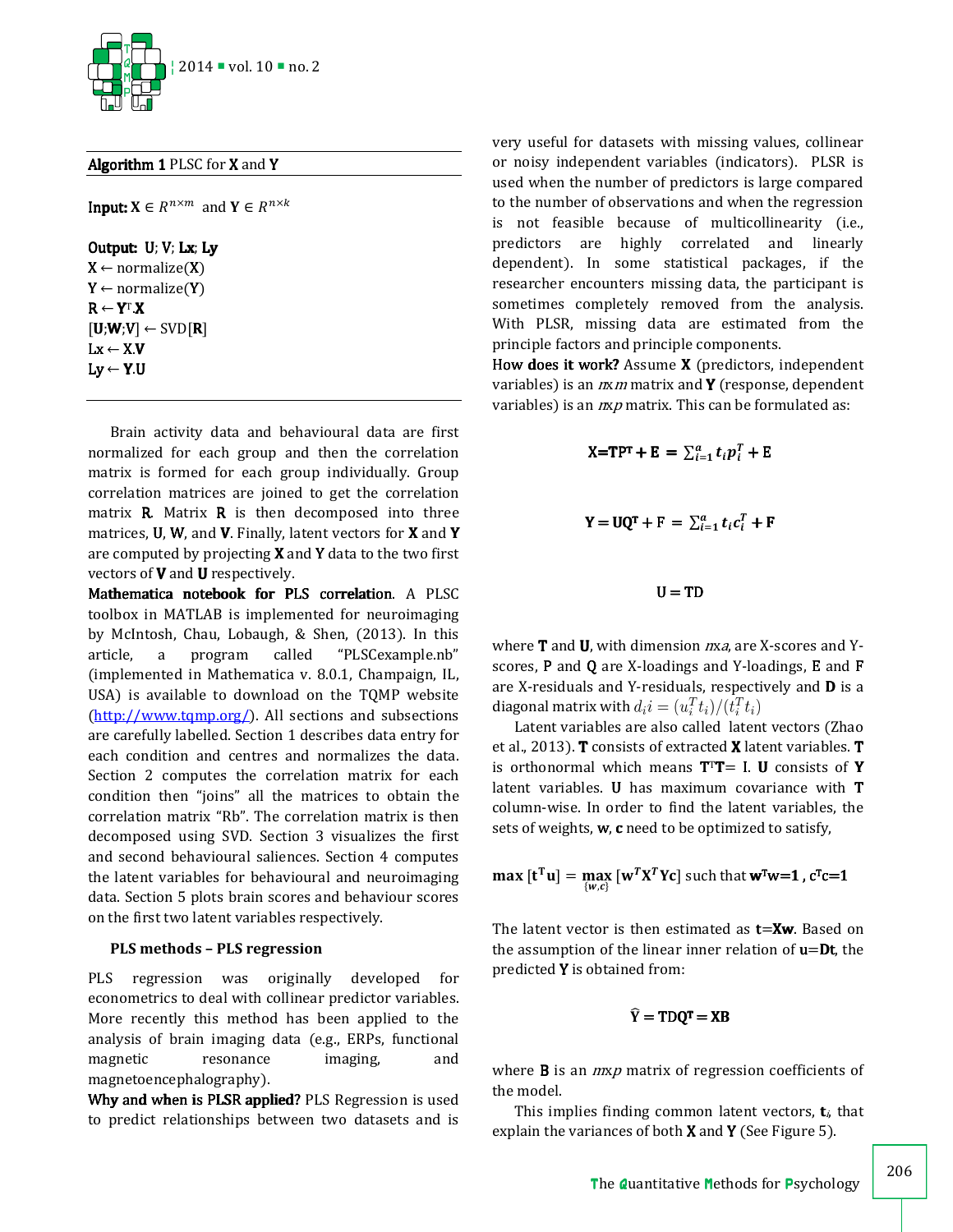



**Figure 5** PLSR decomposes **X** and **Y** data into orthogonal sets of scores  $(T, U)$ , loadings  $(P, O)$ , and weights (w, c) which are evaluated to maximize the covariance between T and U. The central inner PLS relation is made up of a standard univariate regression of **U** upon **T**. In the PLSR model, this is called the operative X-Y Link. The weights are used to compute the regression coefficients of PLS,  $B = W(P^T W)^{-1} D Q^T$  (adapted from Zhao et al., 2013).

Arranging the PLSR data. Data arrangement is the same as shown for PLSC.

The PLS regression procedure. PLSR successively extracts latent vectors from both  $X$  and  $Y$  such that the covariance between extracted latent vectors is maximal. The extraction can be done by iterative algorithms such as Non-linear Iterative PArtial Least Squares (NIPALS; Abdi, 2010, 2012). NIPALS algorithm is used to calculate weights  $(w, c)$ , loadings  $(P,Q)$  and scores  $(T,U)$  in this tutorial.

## Algorithm 2 PLSR for X and Y

**Input:**  $X \in R^{n \times m}$  and  $Y \in R^{n \times p}$ The Number of latent vectors to be extracted is *nfactor* Output:  $P$ ; U; B; T

Initialization:  $E \leftarrow X$ ,  $F \leftarrow Y$ , t1  $\leftarrow F1$ For  $i = 1$  to *nfactor* do While (  $||t_0 - t_i|| > \epsilon/2$  )  $t0 \leftarrow t$ i  $\textbf{w}$ i $\textbf{w} \leftarrow \textbf{\textit{E}}^{T}$ .  $\textbf{\textit{u}}_{i}/\|\textbf{\textit{E}}^{T}$ .  $\textbf{\textit{u}}_{i}\|$ 

 $\mathbf{t}$ i ←  $E. w_i / ||E. w_i||$  $\mathbf{c}$ i  $\leftarrow$   $F^T$ .  $\boldsymbol{t}_i / \|\boldsymbol{F}^T$ .  $\boldsymbol{t}_i\|$  $ui \leftarrow F.c_i$ end while  $\mathrm{pi} \leftarrow E^T$ .  $t_i$  $\boldsymbol{b}$ i ←  $\boldsymbol{u}_i^T$ .  $\boldsymbol{t}_i$ Deflation:  $\boldsymbol{E} \leftarrow \boldsymbol{E} \cdot \boldsymbol{t}_i.\, \boldsymbol{p}_i^T$  $\bm{F} \leftarrow \bm{F} \cdot \bm{\mathsf{bi}} \times \bm{t}_i \cdot \bm{c}_i^T$ end for

E (residual of  $X$ ) and  $F$  (residual of  $Y$ ) are initialized with  $X$  and  $Y$  respectively. After the initialization process, which includes standardization of X and Y and resetting the variables used in the computation, the recursive process is performed on  $w$ ,  $c$ ,  $u$ , and  $t$  while the covariance between u and t vectors is examined in each iteration. The  $u$  and  $t$  are found and extracted when the covariance between them is maximal.

After extracting the latent vector, this vector will be removed from the  $X$  and  $Y$  before extracting the next latent vector and then this procedure is repeated. This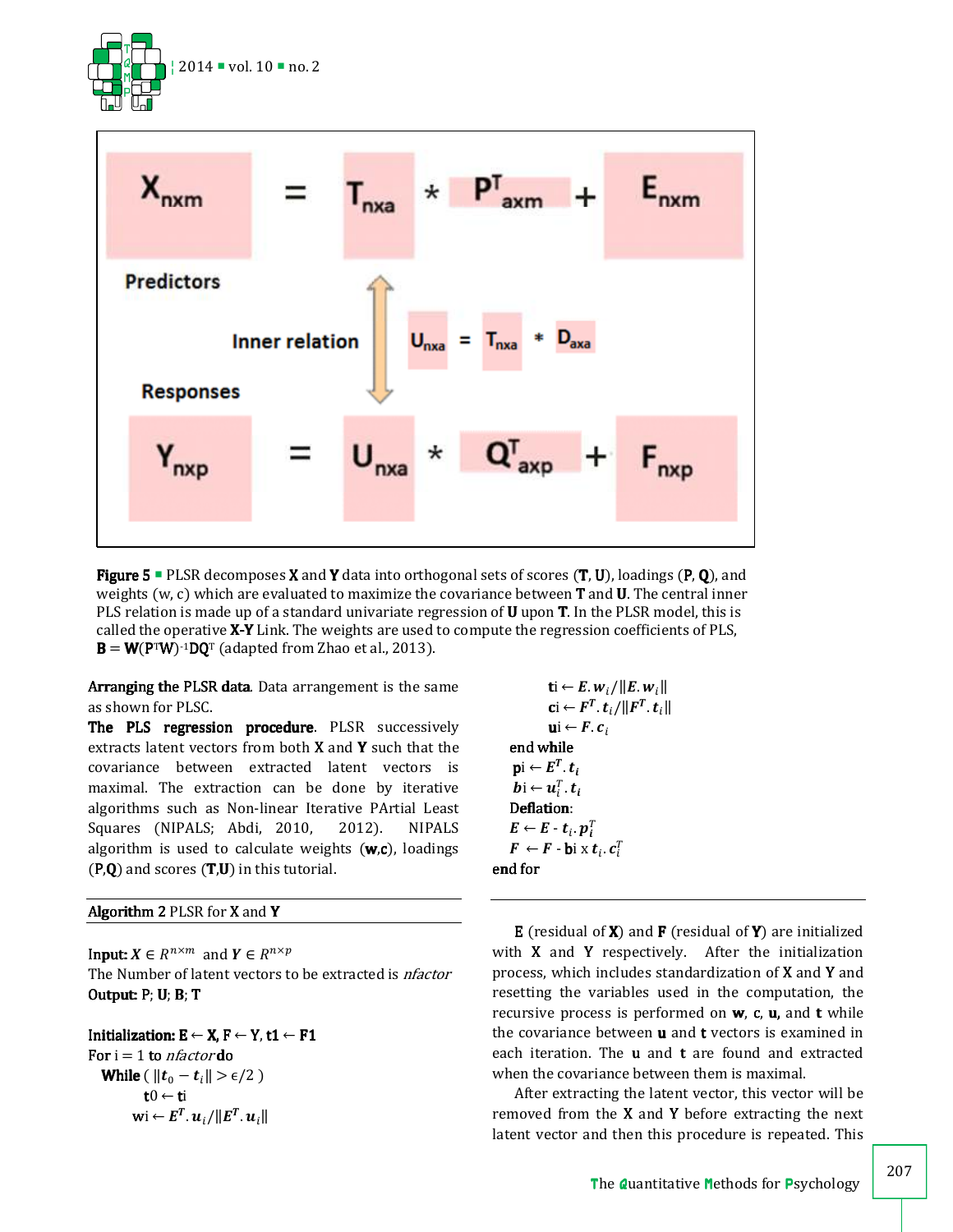

process is referred to as deflation of X and Y.

Mathematica notebook for PLS regression. The Mathematica notebook "PLSRexample.nb" is available to download from the TQMP website (http://www.tqmp.org/). Each section is clearly labeled. Some sections have subsections. Section 1 contains the modules for centring and normalizing data that will be used later. In Section 2, the neuroimaging and behavioural data are entered. The number of latent vectors to be extracted is also entered here. Section 3 involves standardizing the input data (neuroimaging and behavioural data) and defining and initializing the required matrices and vectors. Section 4 finds and extracts the latent vectors using the NIPALS algorithm. Latent vector number and iteration are printed here. Section 5 depicts the table of variances which displays the variability accounted for by each latent vector of the predictor and response data. Section 6 outputs weight matrix  $C$ , score matrices  $T$  and  $U$ , and graphs score plots, which are the projection of predictor and response data onto their first two latent vectors. Section 7 reconstitutes the predictor and response data and brings them back to their original units. A table for the predicted response (behavioural) data,  $\hat{Y}$ , and a table of regression coefficients are output. PLSR method is available in MATLAB as well. The program in MATLAB has been written by Hervé Abdi and can be found (www.utdallas.edu/~herve, article A76).

## Examples

Data used for the PLSC and PLSR examples are behavioural and neuroimaging data for three groups of participants with three participants in each group (Krishnan et al., 2011). Matrix X stores neuroimaging or brain activity data (i.e. amplitudes across time for the vertex electrode, Cz) and matrix Y stores the behavioural data from a memory task. The brain activity data of participants are organized into three university degree choices, English Major (EM), Mathematics Major (MM), and No Major (NM). Behavioural data are the scores of participants in a memory task. The task comprised two scores, Words Recalled (WR) and Reaction Time (RT).

| X | $\frac{4}{5}$<br>3<br>$\overline{c}$<br>$\mathbf{1}$<br>9<br>8<br>$\mathsf{l}_7$ | 5<br>$\mathbf{1}$<br>8<br>3<br>3<br>7<br>$\overline{0}$<br>$\boldsymbol{0}$<br>7 | 6<br>5<br>7<br>7<br>8<br>3<br>7<br>6<br>$\overline{4}$ | 1<br>8<br>3<br>6<br>7<br>$\mathbf{1}$<br>$\mathbf{1}$<br>5<br>5 | 9<br>8<br>7<br>1<br>$\mathbf{1}$<br>$\mathbf{1}$<br>8<br>9<br>7 | 1<br>7<br>$\mathbf{1}$<br>$\mathbf{1}$<br>6<br>3<br>7<br>7<br>6 | 7<br>2<br>7<br>10<br>9<br>$\mathbf{1}$<br>4<br>$\overline{4}$<br>7  | 6<br>8<br>4<br>2<br>$\mathbf{1}$<br>8<br>2<br>4                            | 2<br>6<br>5<br>$\overline{c}$<br>8<br>$\mathbf{1}$<br>3<br>$\overline{c}$<br>5 | 1<br>4<br>$\mathbf{1}$<br>$\mathbf{1}$<br>8<br>3<br>6<br>10<br>4 | 7<br>8<br>4<br>7<br>$\mathbf{1}$<br>9<br>$\overline{\mathbf{c}}$<br>3<br>8 | $3 -$<br>$\frac{2}{3}$<br>$\overline{4}$<br>6<br>$\frac{5}{7}$<br>8<br>$_{8}$ |
|---|----------------------------------------------------------------------------------|----------------------------------------------------------------------------------|--------------------------------------------------------|-----------------------------------------------------------------|-----------------------------------------------------------------|-----------------------------------------------------------------|---------------------------------------------------------------------|----------------------------------------------------------------------------|--------------------------------------------------------------------------------|------------------------------------------------------------------|----------------------------------------------------------------------------|-------------------------------------------------------------------------------|
|   |                                                                                  |                                                                                  |                                                        |                                                                 | Y                                                               |                                                                 | $15\,$<br>19<br>18<br>$\overline{22}$<br>21<br>23<br>29<br>30<br>30 | $600$ <sup>6</sup><br>520<br>545<br>426<br>404<br>411<br>326<br>309<br>303 |                                                                                |                                                                  |                                                                            |                                                                               |

Each row in X matrix shows the neuroimaging data for each participant. Each row in matrix Y shows the number of words each participant recalled (words Recalled) and the average time he/she took to recall the words, Reaction Time (RT).

#### *PLS Correlation Example*

In this example, the experiment was looking at degree choice and relating it to scores in a memory task for Words Recalled and Reaction Time. In PLSCexample.nb notebook, upon activation of sections 1 and 2, matrices of centered and normalized data and the matrix of correlation will be output. Activating cells in the first subsection of section 3 produces a bar graph that shows the first behaviour salience for each behavioural measurement, words recalled and RT.

Figure 6 shows that the first behaviour salience differentiates the EM group from two other groups in the Words Recalled behavioural measurement. This salience also differentiates the NM groups from two other groups in the Reaction Time behavioural measurement.

Activating cells in the second subsection of section 3 produces a second behaviour salience graph (See Figure 7). The second behaviour salience differentiates the MM group from two other groups in words recalled.

Activating cells in subsections of section 4 computes latent variables for neuroimaging (brain activity) and behavioural data and are computed from the saliences V and U respectively.

208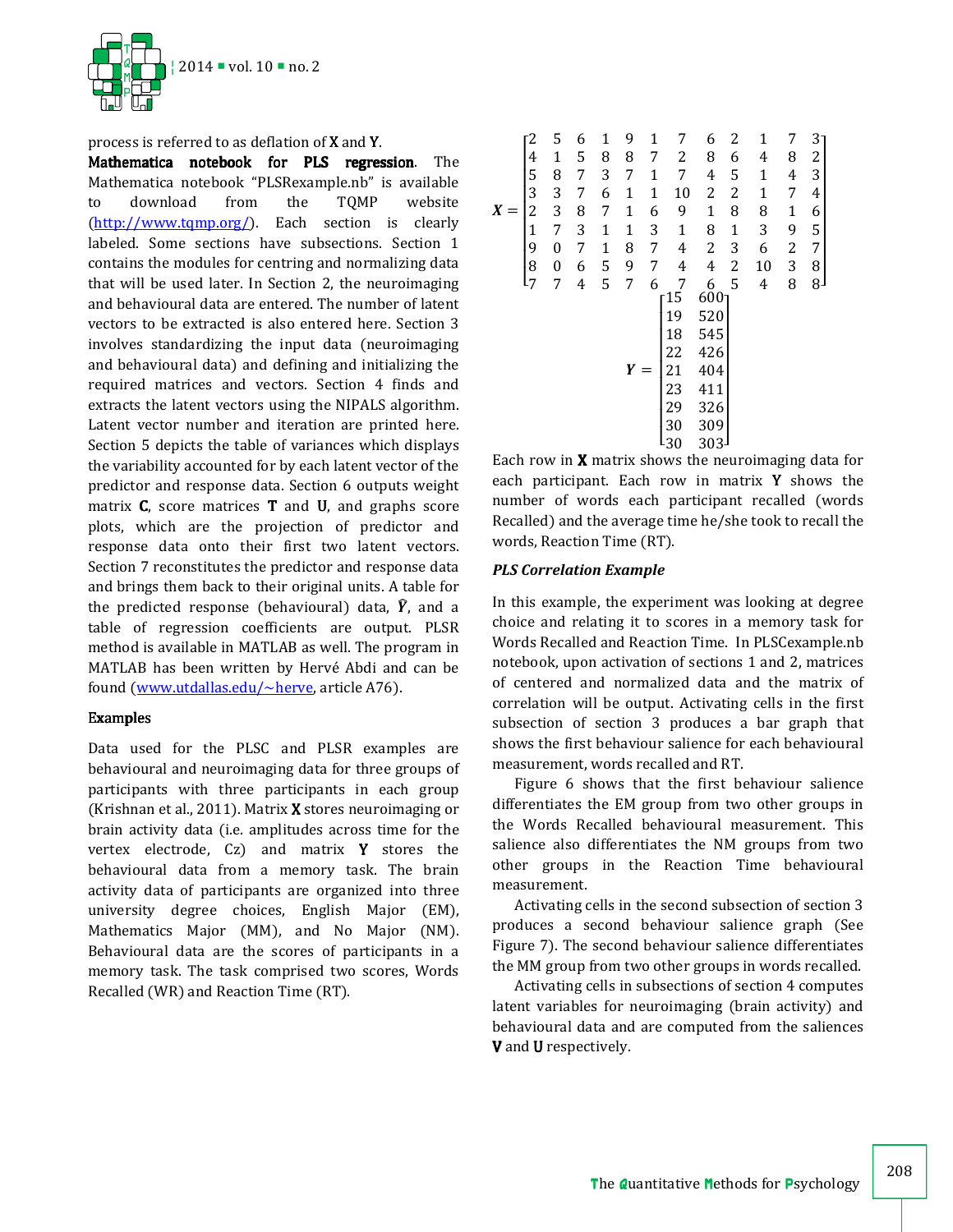



Figure 6 **First behaviour salience. The EMs differs from MMs and NMs in Words Recalled. The** Reaction Time (RT) NM students differs from EM and MM.



Figure  $7$   $\blacksquare$  Second behaviour salience. The second salience shows MM to be quite different from EM and NM students for Words Recalled. The salience does not differentiate the RT between the groups.

Activation of the first subsection of section 5 will give the score plot (PCA style) for the neuroimaging (brain activity) data as shown in figure 8. Finally, activating the last cell in section 5 will print the behaviour score plot, as in Figure 9. Only two latent variables were extracted because these two latent variables explain the highest percentage of covariance that describes the correlation matrix between the two datasets (e.g., neuroimaging and behaviour).

In short, the main finding is that NM students were

negatively correlated in brain and behaviour scores with EMs and MMs. This means that the brain response (i.e., in terms of ERP averages, latencies, or both) in conjunction with the behaviour scores for the No Major students are decreasing as the scores for the Mathematics Majors and English Majors increase. This means for the No Major students, there is lower word recall and slower reaction times as compared with English or Mathematics Majors.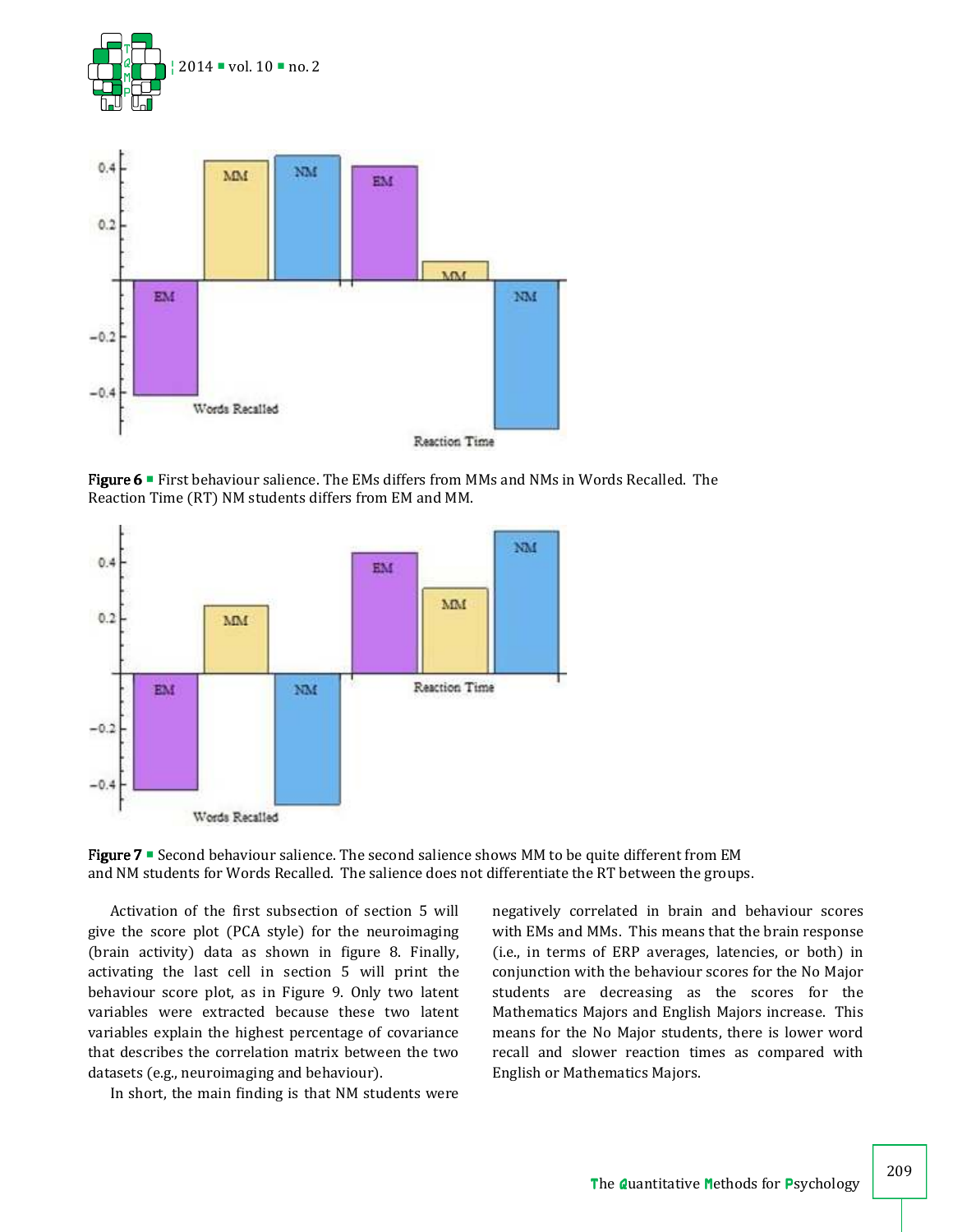

**Figure 8**  $\blacksquare$  Plot of latent variables to show the relationship of the covariances of the brain scores. Distance on the plot will directly reflect the amount of explained covariances of Rb (i.e. the correlation matrix). EM1, MM3 and NM3 are separated from all other scores; NM2, EM2, MM2, and NM3 are also separated from all other scores. NM is negatively correlated with the other two groups. The first LVx separates NM3, MM3, and EM1 from the other participants.



Figure 9  $\blacksquare$  Plot of the latent variables to show the relationship of the covariances of the behaviour scores (i.e. WR and RT). The NM group is negatively correlated with the EM and MM groups. The first latent variable, LVy, separates EM1, MM3, NM3 and NM2 participants from the others.

For more detailed information regarding the relationships, it is highly recommended to add bootstrapping techniques or a "constrained" PLS solution with *a priori* contrasts. The analyzed data in the correlation can then be plotted on an overhead view of the electrodes showing the brain scores with design scores for all recording electrodes. Other possible displays include design LV bar plots, and bar plots of the singular values and permutation test results. These plots are used to more easily view and interpret the resulting patterns' similarities and differences in the brain-behaviour relationships.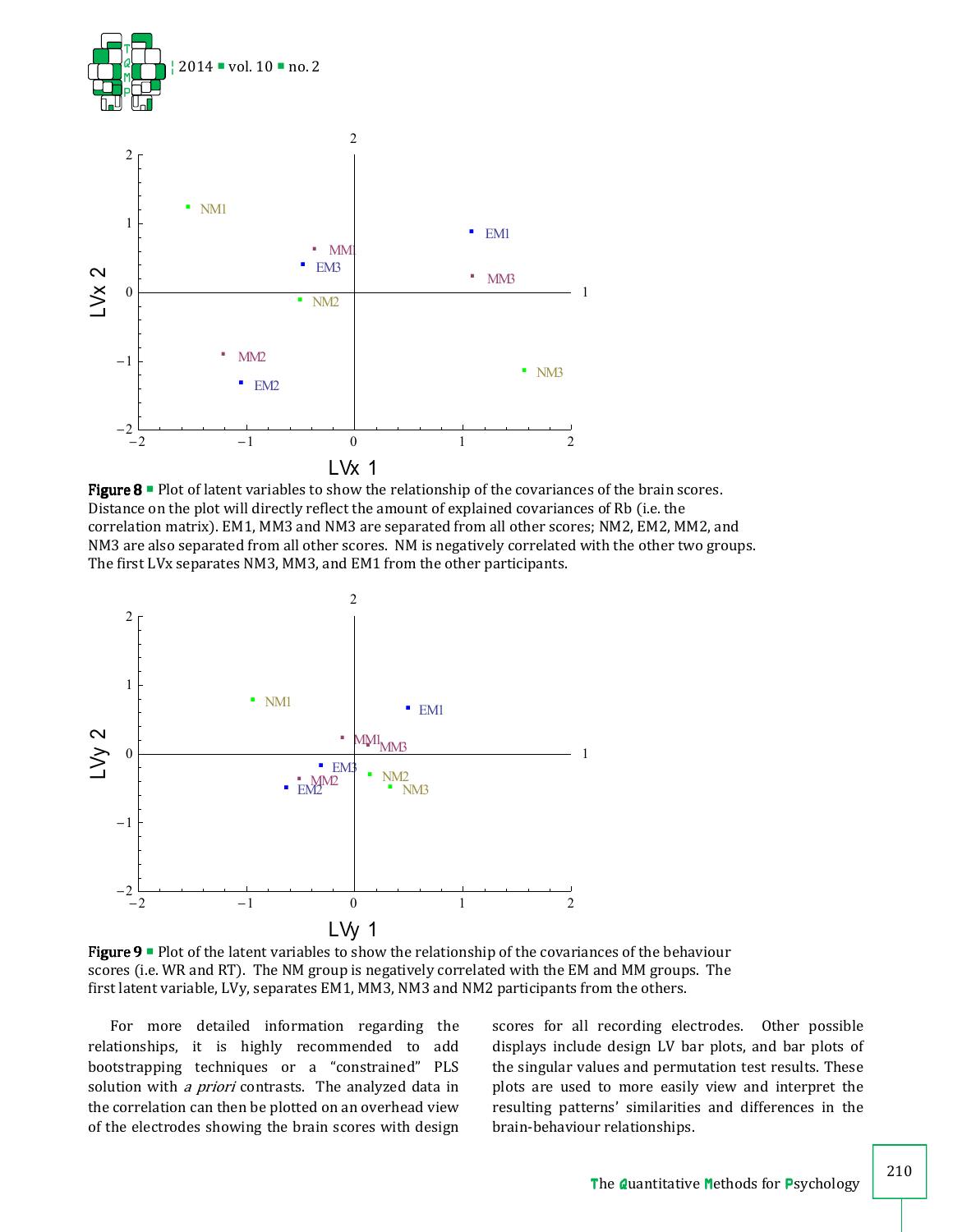

**Table 1**  $\blacksquare$  Explained variability of X and Y by each latent vector (in percentage).

| Latent Vector | $\%$<br>explained | explained<br>$\%$ |                |
|---------------|-------------------|-------------------|----------------|
|               | Variance for X    | Variance for Y    |                |
| 1             | 31.7858           | 71.6899           | c1             |
| 2             | 18.8737           | 18.9773           | c2             |
| 3             | 18.5688           | 5.58335           | c3             |
| 4             | 6.5618            | 2.33263           | c <sub>4</sub> |
| 5             | 12.0726           | 0.704142          | c <sub>5</sub> |
| 6             | 5.78424           | 0.556225          | c6             |
| 7             | 5.25903           | 0.119044          | c7             |
| 8             | 1.09411           | 0.0374037         | c8             |

Table2  $\blacksquare$  Matrix C weights for response variables (behavioural measurements)

 $y1$   $y2$ c1 0.713805 -0.700345 c2 0.727437 -0.686175 c3 0.369485 -0.929237 0.970131 -0.242582 0.344749 -0.938695 0.708496 -0.705715 0.8071 -0.590415 0.933474 0.358646

## *PLS Regression Example*

Developing a regression model to predict the behavioural data from brain activity data are the focus for PLS Regression. Brain activity data, matrix X, are the predictor in this example. The behaviour data, matrix Y, are the response data. The results of this section can be obtained using the Mathematica notebook "PLSRexample.nb". Section 1 contains standardization and normalization modules that will be used later. Activating cells in Section 2 will input data and this is where the number of latent vectors for extraction may be changed by replacing the value of the "nfactor" variable with a desired value. The latent vectors to be extracted are obtained in sections 3 and 4. Section 5 will produce Table1 which shows the percentage of variances for  $X$  and  $Y$  accounted for by each latent vector. In this example, the first two latent vectors account for more than 90 percent of the variability of Y. This means the optimum prediction can be reached by a prediction model using only two latent vectors.

Activation of cells in Section 6 outputs score matrices  $T$  and  $U$  and weight matrix  $C$  (Table 2) and produces a score plot that shows the projection of participants onto the two first latent vectors of X (Figure 10) and a score plot that shows the projection of participants onto the two first vectors of  $Y$  (Figure 11.3).

In Figure 11, the first latent vector separates the NM group from two other groups and the second latent vector separates the EM group from the other groups. The plot explains the same scenario as Figure 10. This shows the accuracy of the prediction.

By activating the cells in Section 7, predictor and response data are reconstituted and the predicted response data (behavioural measurement),  $\hat{Y}$  is computed and printed out as, Table 3. The regression coefficient table is also printed out as Table 4. The predicted **Y**,  $\hat{Y}$ , is exactly the same as **Y**, the behavioural data, with eight extracted latent vectors.

Different values for *nfactor* may be entered to see how the number of extracted latent vectors affects the regression model.

One way to predict  $Y$  from new  $X$  data is to multiply  $X$  with the regression coefficients matrix. Therefore, multiplying new brain activity data by the regression coefficient matrix of the PLSR model will yield predicted behaviour data. This is very useful especially when only neuroimaging data are available. Studying the behaviour effect of drugs from neuroimaging data can be a possible application of PLSR.

## Discussion

Partial Least Squares (PLS) has many advantages over simple regression or multiple linear regressions. For example, PLS is able to handle (i) more descriptor variables than compounds, (ii) non-orthogonal descriptors, and (iii) multiple biological results. In addition, PLS has (i) more predictive accuracy, and (ii) a lower risk of chance correlation.

PLSC looks at the 'shared' information between the variables whereas PLSR looks at the directionality and predictability of the DVs from a set of IVs.

Some of the major limitations of PLS include (i) a higher risk of overlooking "real" correlations, and (ii) sensitivity to the relative scaling of the descriptor variables. In regard to the data analyzed in this article, no evaluation is performed due to the size of the dataset. This artificial dataset was used only as an example of procedures using Mathematica. However, the data are not generalizable to the population due to the low N values used. The code can be further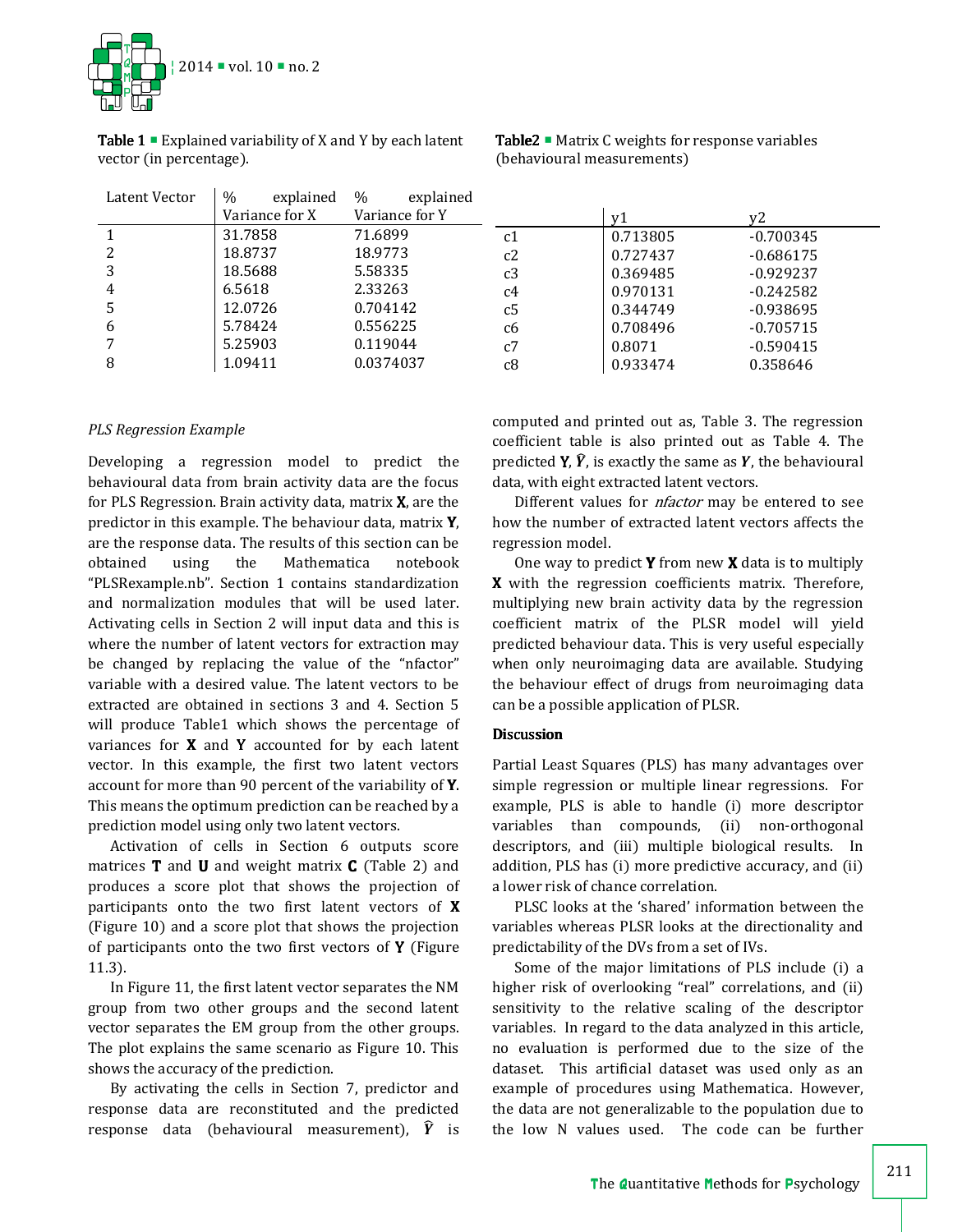

**Table 3**  $\blacksquare$  Matrix  $\hat{Y}$  when 8 latent vectors are used.

|              | Words<br>Recalled | RТ  |
|--------------|-------------------|-----|
| Participant1 | 15                | 600 |
| Participant2 | 19                | 520 |
| Participant3 | 18                | 545 |
| Participant4 | 22                | 426 |
| Participant5 | 21                | 404 |
| Participant6 | 23                | 411 |
| Participant7 | 29                | 326 |
| Participant8 | 30                | 309 |
| Participant9 | 30                | 303 |
|              |                   |     |

Table 4 **Regression coefficients for 8 latent vectors** model

| ,,,,,,,,,      |            |
|----------------|------------|
| Words Recalled | RТ         |
| 0.579289       | $-0.42948$ |
| 0.033262       | $-0.00023$ |
| -0.2082        | 0.20906    |
| 0.114298       | $-0.08455$ |
| -0.26369       | 0.404358   |
| 0.172974       | $-0.22565$ |
| -0.06364       | 0.020402   |
| -0.18022       | 0.218192   |
| -0.17349       | 0.120258   |
| -0.01139       | $-0.02187$ |
| 0.10998        | $-0.10843$ |
| 0.452123       | $-0.49455$ |
|                |            |

automated using modules. If there are a sufficient number of cases and a robust model is required, the model should be validated using bootstrap or k-folds techniques.

# *How the Performance of PLS Correlation Model is*

## *Evaluated?*

Bootstrap sampling is used to estimate the standard error in PLS correlation (Krishnan et al., 2011). Using the dataset, a bootstrap sample is created by repeatedly randomly sampling with replacement. Error is estimated by applying PLSC to this bootstrap sample. Permutation tests are generally employed to perform hypothesis tests. In permutation tests, Student and Fisher's nonparametric estimation of sampling distributions randomly rearranges rows of each matrix and then re-applies PLSC. This process is repeated many times in order to estimate the probability distribution of singular values under the null hypothesis.

# *How the Performance of PLS Regression Model is*

# *Evaluated?*

The prediction performance of the PLSR model can be

examined using cross-validation techniques such as kfold (Zhao et al., 2013). With  $k$  fold cross-validation,  $X$ and Y data are randomly partitioned into approximately equal  $k$  size subsamples of observations. From the  $k$  subsamples,  $k-1$  subsamples are used as training data and the remaining subsample is used as validation data. A PLSR model is developed on the training data and then tested with the validation data. This is repeated  $k$  times with each of the individual subsamples being used only once for the validation data. The repetitions produce  $k$  models with  $k$  results. The estimated prediction error will be obtained from discrepancies between the predicted response data or results,  $\hat{Y}$  and the observed response data, Y. The smaller the prediction error becomes, the better the prediction. The root mean square error (RMSE) of prediction can be used to measure the prediction performance of the model.

# Acknowledgements Acknowledgements

We thank Trista Takacs for comments on earlier drafts of this article.

(article continues on next page)

212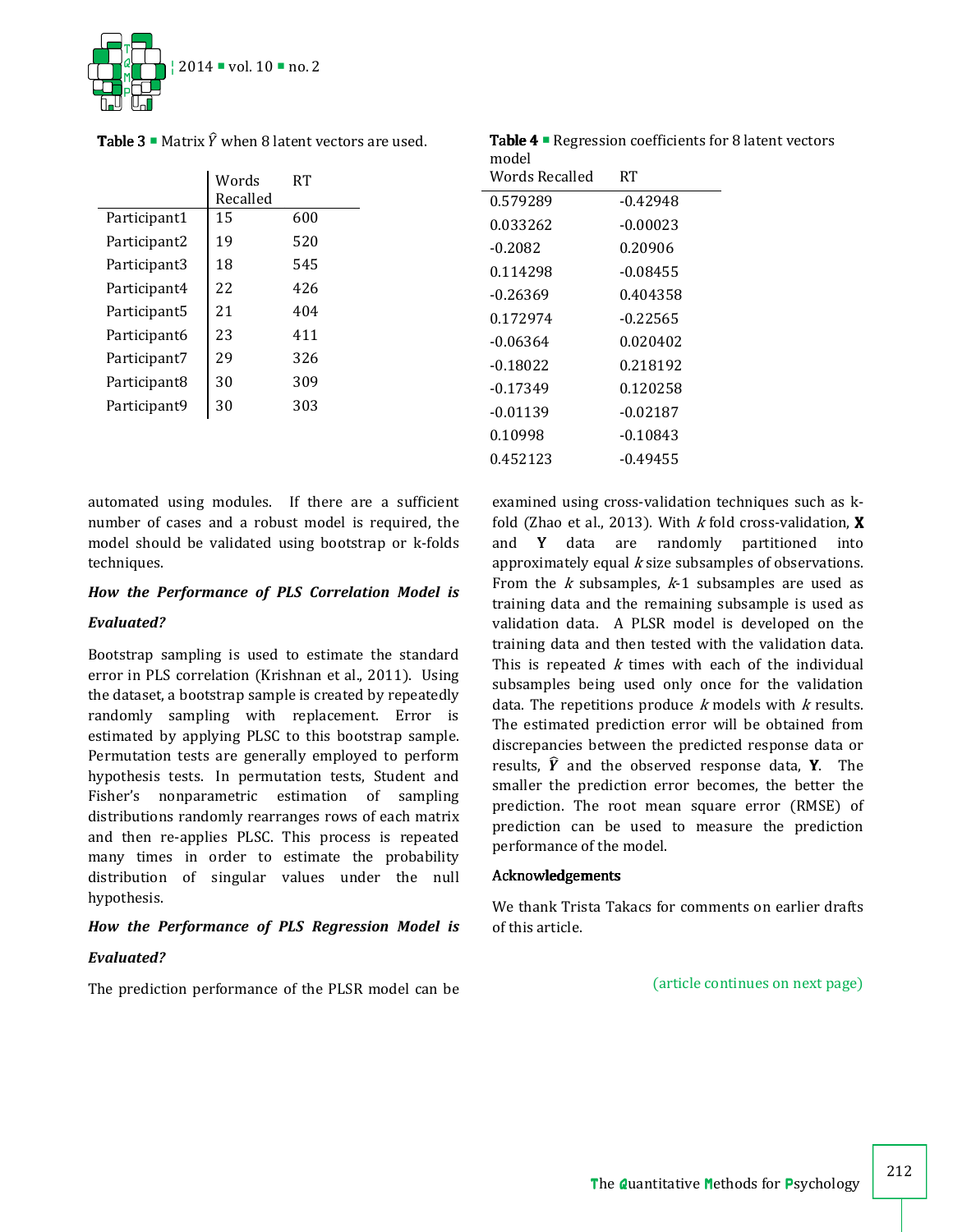

**Figure 10**  $\blacksquare$  Score plot shows the projection of participants on the first two latent vectors of X. The first latent vector separates the NM group from the other groups in terms of brain activity and the second latent vector separates the EM group from other two groups. The plot also shows how brain activity predicts behavioural data. The EM group shows the lowest brain activity that predicts the highest words recalled with the lowest reaction time and the NM group shows highest brain activity that predicts the lowest word recalled with the highest reaction time. This means that EMs can recall words with less effort and the NM group has difficulty recalling words.



Figure 11  $\blacksquare$  The score plot shows the projection of participants onto the first two latent vectors of Y. The first latent vector separates the NM group from the other groups in terms of brain activity and the second latent vector separates the EM group from the other two groups. The plot also shows how brain activity predicts behavioural data. The EM group shows the lowest brain activity that predicts the highest words recalled with the lowest reaction time and the NM group shows the highest brain activity that predicts the lowest word recalled with the highest reaction time. This means that EMs can recall words with less effort and the NM group has difficulty recalling words.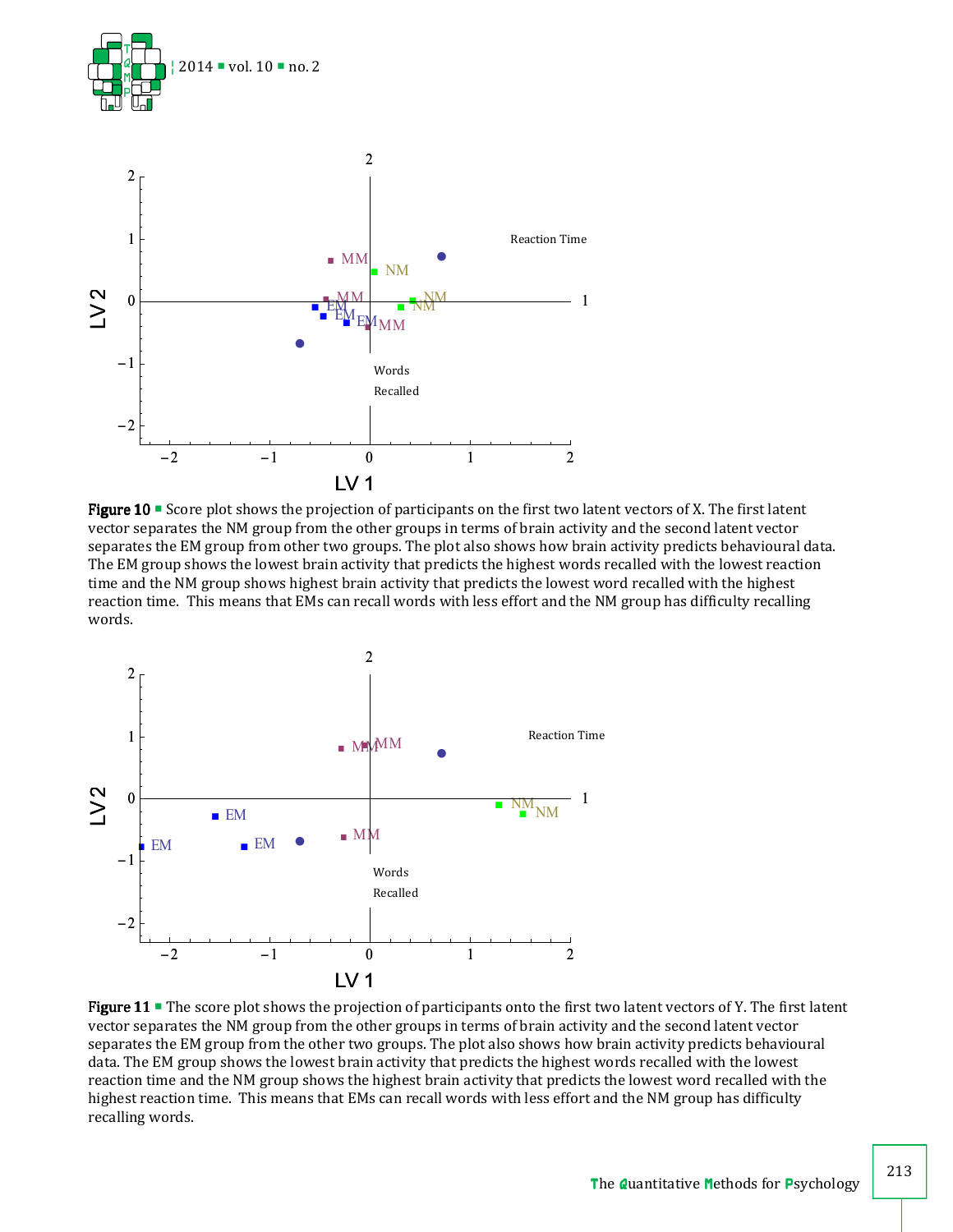

# References

- Abdi, H. (2010). Partial least squares regression and projection on latent structure regression (PLS Regression). Wiley Interdisciplinary Reviews: Computational Statistics, 2(1), 97–106. doi:10.1002/wics.51
- Abdi, H., & Williams, L. J. (2013). Partial least squares methods: Partial least squares correlation and partial least square regression. In B. Reisfeld & A. N. Mayeno (Eds.), Computational Toxicology, Volume II, Methods in Molecular Biology (Vol. 930, pp. 549– 578). Totowa, NJ: Humana Press. doi:10.1007/978- 1-62703-059-5
- Beck, M., & Geoghegan, R. (2010). The Art of Proof. Undergraduate Texts in Mathematics (pp. 7023– 7027). New York, NY: Springer New York. doi:10.1007/978-1-4419-7023-7
- Bóna, M. (2011). A Walk Through Combinatorics (3rd ed., p. 568). Hackensack, NJ: World Scientific Publishing Co. Pte. Ltd.
- Brown, J. D. (2009). Principal components analysis and exploratory factor analysis – Definitions, differences and choices. Shiken: JALT Testing & Evaluation, SIG Newsletter, 13(1), 26–30.
- Esposito Vinzi, V., Trinchera, L., & Amato, S. (2010). Handbook of Partial Least Squares: Concepts, Methods and Applications. (V. Esposito Vinzi, W. W. Chin, J. Henseler, & H. Wang, Eds.) (pp. 47–83). Berlin, Heidelberg: Springer Berlin Heidelberg. doi:10.1007/978-3-540-32827-8
- Ghazy, R. A., Hadhoud, M. M., Dessouky, M. I., El-Fishawy, N. A., & Abd El-Samie, F. E. (2008). Performance evaluation of block based SVD image watermarking. Progress in Electromagnetics Research B, 8, 147–159.
- Haenlein, M., & Kaplan, A. M. (2004). A Beginner's Guide to Partial Least Squares Analysis. Understanding Statistics, 3(4), 283–297. doi:10.1207/ s15328031us0304\_4
- Haykin, S. (1991). Adaptive Filter Theory (2nd ed.). Upper Saddle River, NJ: Prentice Hall.
- Henning, G. (1989). Meanings and implications of the principle of local independence. *Language Testing*, <sup>6</sup>(1), 95–108. doi:10.1177/026553228900600108
- Krishnan, A., Williams, L. J., McIntosh, A. R., & Abdi, H. (2011). Partial Least Squares (PLS) methods for neuroimaging: a tutorial and review. NeuroImage,

56(2), 455–475. doi:10.1016/j.neuroimage. 2010.07.034

- Legendre, A. M. (1806). Nouvelles méthodes pour la détermination des orbites des comètes : avec un supplément contenant divers perfectionnemens [perfectionnements] de ces méthodes et leur application aux deux comètes de 1805 (p. 156). Paris, France: Courcier, Imprimeur-Libraire pour les Mathematiques.
- McIntosh, A. R., Bookstein, F. L., Haxby, J. V., & Grady, C. L. (1996). Spatial pattern analysis of functional brain images using partial least squares. NeuroImage,  $3(3$  Pt 1), 143-157. doi:10.1006/nimg.1996.0016
- McIntosh, A. R., Chau, W., Lobaugh, N., & Shen, J. (2013). Partial Least Squares GUI for PET, fMRI & EEG/MEG. Toronto, ON, Canada. Retrieved from http:// www.cma.mgh.harvard.edu/iatr/display.php?spec= id&ids=305
- Picton, T. W., Lins, O. G., & Scherg, M. (1995). The recording and analysis of event-related potentials. In F. Boller & J. Grafman (Eds.), *Handbook of* Neuropsychology (Vol. 10, pp. 3–73). Amsterdam: Elseviier Science B.V.
- Sigler, L. E. (2002). *Fibonacci's Liber Abaci* (p. 636). Berlin, Germany: Springer-Verlag.
- Tenenhaus, M., Esposito Vinzi, V., Chatelin, Y.-M., & Lauro, C. (2005). PLS path modeling. Computational Statistics & Data Analysis, 48(1), 159-205. doi:10.1016/j.csda.2004.03.005
- Tong, H., Papadimitriou, S., Yu, P. S., & Faloutsos, C. (2008). Proximity tracking on time-evolving bipartite graphs. SDM. Retrieved from http://www.cs.cmu.edu/~htong/pdfs/kdd08\_tong. ppt
- Vallesi, A. (2009). Effects of aging on selecting not to respond: A cross-sectional ERP study. Rotman Research Institute, ERP lab meeting Powerpoint presentation.
- Wold, H. (1964). Econometric Model Building: Essays on the causal chain approach. Amsterdam: North-Holland.
- Zhao, Q., Caiafa, C. F., Mandic, D. P., Chao, Z. C., Nagasaka, Y., Fujii, N., … Cichocki, A. (2013). Higher order partial least squares (HOPLS): a generalized multilinear regression method. IEEE transactions on pattern analysis and machine intelligence, 35(7), 1660–1673. doi:10.1109/TPAMI.2012.254